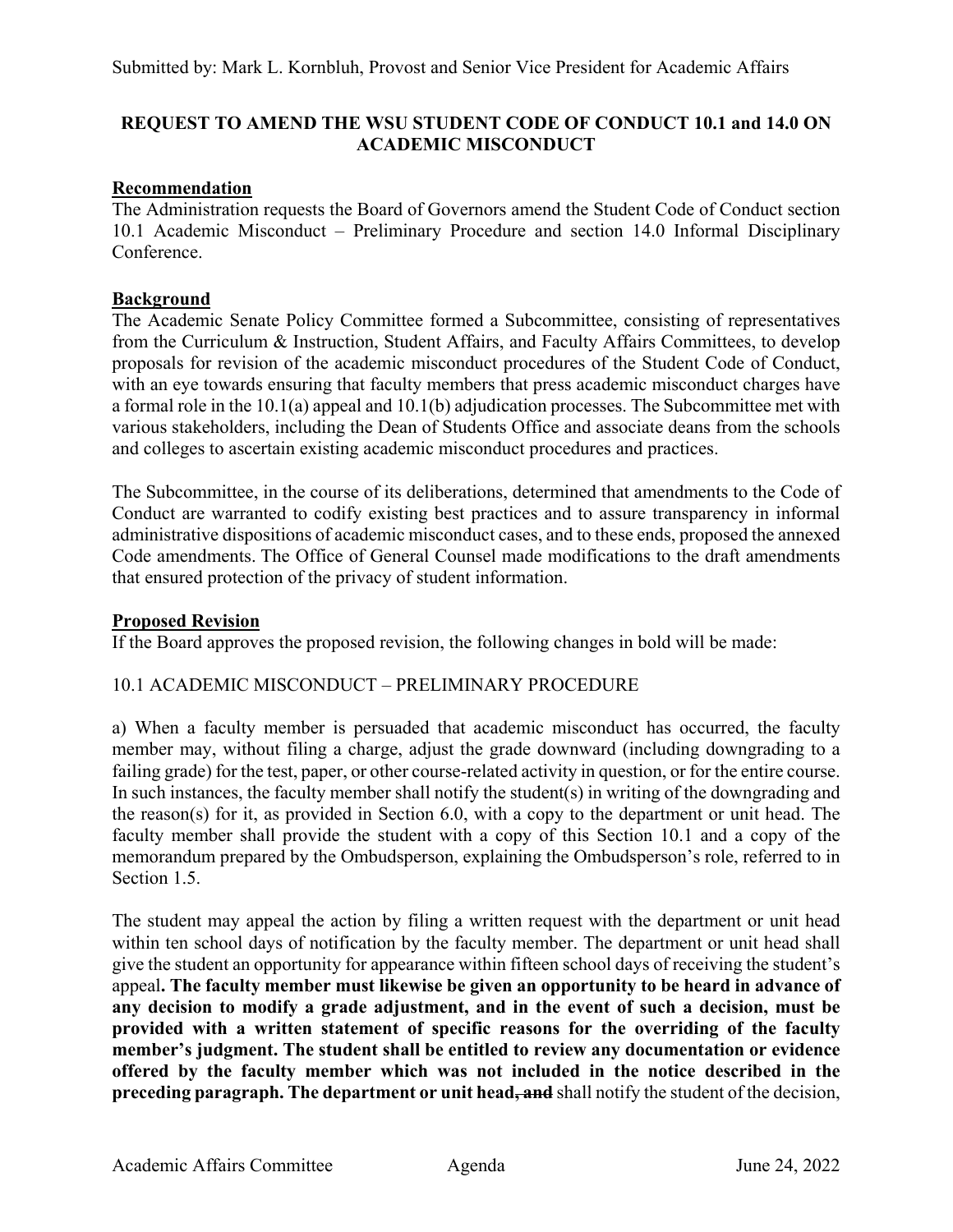in writing, within ten school days of the opportunity for appearance. In a departmentalized college where the unit head is not the Academic Dean, the student may appeal to the Academic Dean, in writing, within ten school days of notification of the unit head's decision. **The faculty member must be notified of the appeal, be given an opportunity to be heard in advance of any decision to modify a grade adjustment, and, in the event of such a decision, must be provided with a written statement of specific reasons for the overriding of the faculty member's judgment. The student shall be entitled to review any documentation or evidence offered by the faculty member which was not included in the notice described in the preceding paragraph.**

Where the department or unit head is the faculty member, then, in a departmentalized college where the unit head is not the Academic Dean, the student may appeal directly to the Academic Dean, in writing, within ten school days of the notification from the faculty member. The Academic Dean, acting in compliance with any of above-listed obligations to the faculty member and student that may be applicable, shall notify the student of the decision within ten school days of receiving the student's appeal. The Academic Dean's decision shall be final.

Where the Academic Dean is the faculty member, the student may appeal directly to the Provost, in writing, within ten school days of the notification from the faculty member.

b) If the faculty member in whose course the alleged infraction occurred perceives it as warranting discipline in addition to that provided for in Section 10.1a, the faculty member may also file academic misconduct charges with the Student Conduct Officer.

In the case of academic misconduct charges against a student, the Student Conduct Officer shall conduct a preliminary investigation and forward a copy of the charges to the Dean of the college in which the student is enrolled. In the case of graduate students, this will be the subject-area college, not the Graduate School, unless there is no subject-area college. If the student is not enrolled in a college, the Student Conduct Officer shall forward the copy of the charges to the Dean of the College of Liberal Arts and Sciences. If the Student Conduct Officer determines that another college has primary concern with the matter, in which case the Student Conduct Officer shall assign the matter to that college, and forward the charges to the Dean of that college.

In the case of academic misconduct charges against "related students," as defined in Section 13.2, if the students are enrolled in more than one college, the Student Conduct Officer shall determine which college has primary concern with the matter, shall assign the matter to that college, and shall forward the charges to the Dean of that college.

c) The Provost or designee may approve expedited due process procedures applicable to students enrolled in short-term, non-credit access programs, up to and including removal from the subject program.

**d) On an annual basis, by May 31, each college shall report to the Provost or his/her designee: (i) whether any department or unit head has made any modifications to faculty-determined grade adjustments under paragraph (a) during the previous academic year, and if so, on how many occasions such modifications were made and a general description of the basis for the modification, and (ii) whether the Academic Dean made any modifications to faculty-**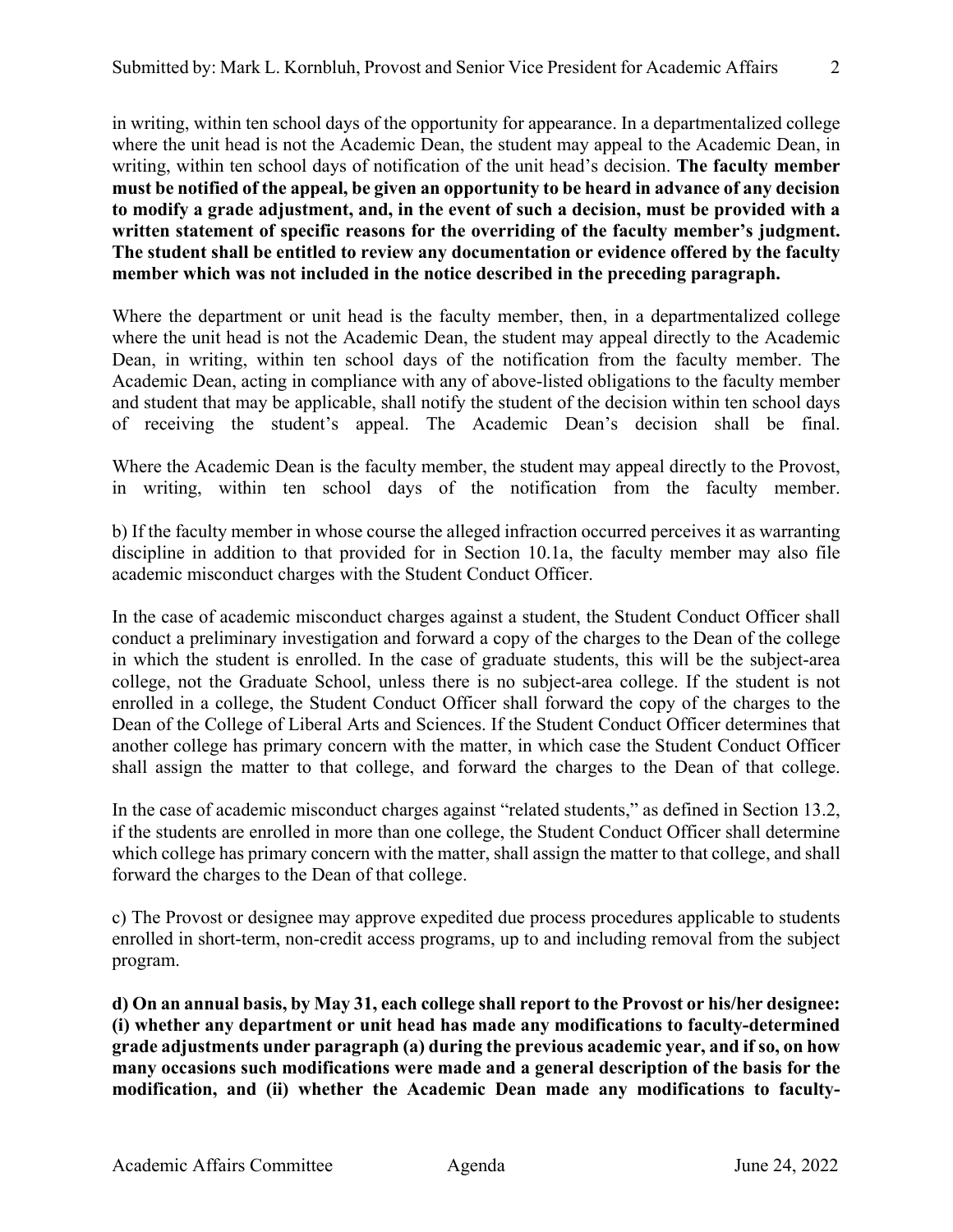**determined grade adjustments under paragraph (a) during the previous academic year, and if so, on how many occasions such modifications were made and a general description of the basis for the modification. On an annual basis, by July 31, the Provost or his/her designee shall report to the Academic Senate Curriculum and Instruction Committee, with a copy to the Student Conduct Officer, the total number of occasions in all colleges that modifications were made to faculty-determined grade adjustments under paragraph (a) during the previous academic year along with a general description as to the basis for each such modification, which description shall not include any reference to personally identifiable information as defined in the federal Family Educational Rights and Privacy Act.**

# 14.0 INFORMAL DISCIPLINARY CONFERENCE

Alleged violation(s) involving sexual misconduct will be adjudicated pursuant to the Interim Guidelines so long as they remain in effect, and then by the Procedures for Implementing the Sexual Misconduct Policy. **For all other cases, the following provisions apply:**

Students or student organizations subject to, or electing to participate in, an Informal Disciplinary Conference before the Academic Dean or his/her designee or the Dean of Students shall be accorded the following procedure:

14.1 The student or representative of the student organization shall have access to the case file, prior to and during the conference.

14.2 The student or representative of the student organization shall have an opportunity to respond to the evidence and to call appropriate witnesses.

14.3 The student or representative shall have the right to be accompanied and assisted by an advisor or attorney only in the manner provided in Section 15.9 of this code.

**14.4 In cases of academic misconduct arising under Section 10.1(b) above, the charging faculty member shall be notified of the Informal Disciplinary Conference and be given an opportunity to be heard; provided that any documentation or evidence provided by the faculty member that has not been previously reviewed by the student shall be subject to the procedure set forth in Section 14.2 above. Upon resolution of the matter, the Dean shall provide the charging faculty member with a written statement of specific reasons for the decision. On an annual basis, by May 31, each college shall report to the Provost or his/her designee whether or not the Academic Dean has disposed of one or more cases on the basis of an Informal Disciplinary Conference during the previous academic year, and, if so, on how many occasions such dispositions were made and a general description of the basis for the decision. On an annual basis, by July 31, the Provost or his/her designee shall report to the Academic Senate Curriculum and Instruction Committee, with a copy to the Student Conduct Officer, the total number of dispositions on the basis of an Informal Disciplinary Conference in all colleges, along with a general description of the basis for each such disposition, which description shall not include any reference to personally identifiable information as defined in the federal Family Educational Rights and Privacy Act.**